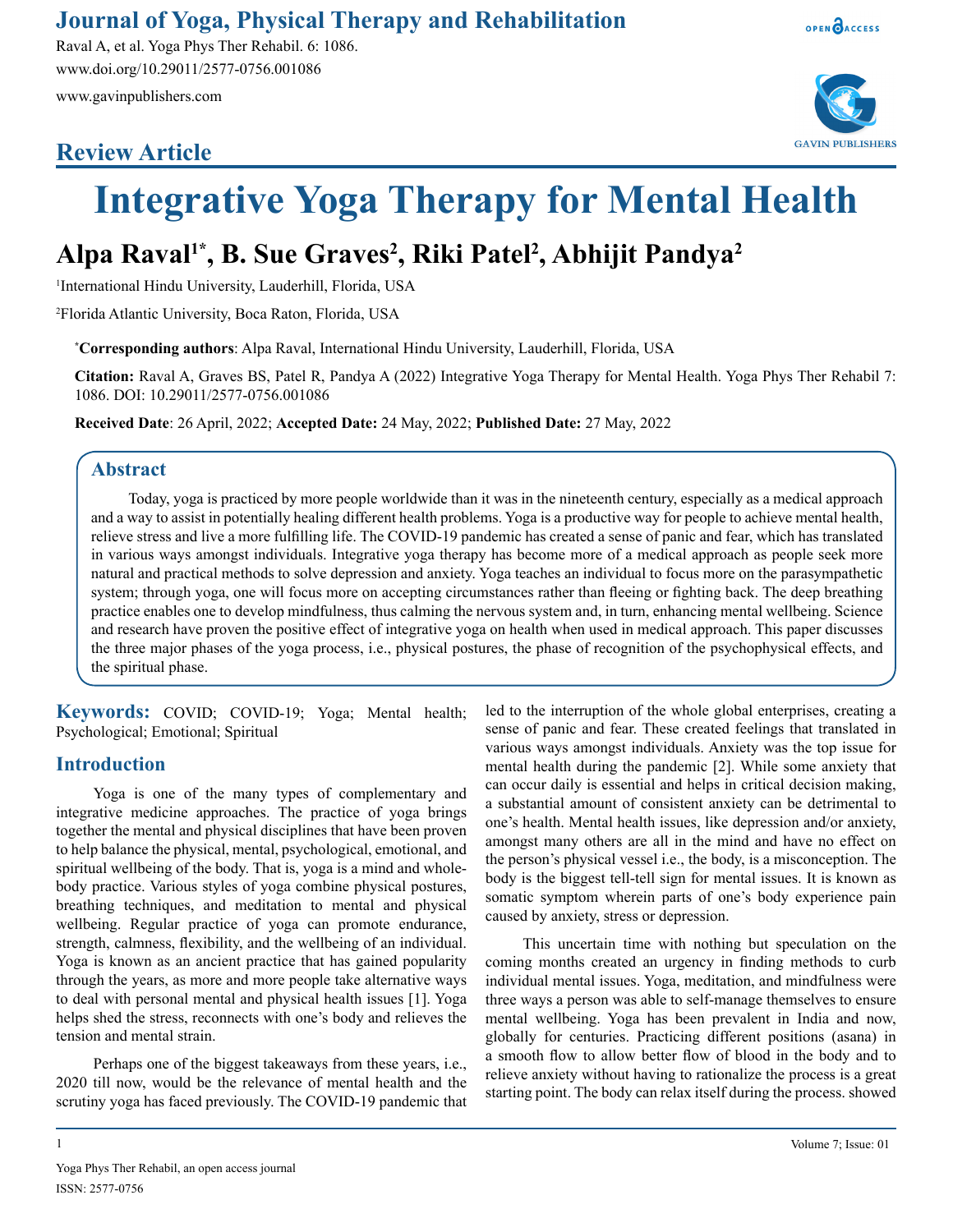the correlation between anxiety (stress) and pain tolerance [3]. They found the group of individuals who were experienced yogis had a much higher pain tolerance than the otherwise control group of healthy volunteers. Many doctors have started recommending yoga as a self-managing tool for patients to regulate their mind and body [3].

Meditation practices like pranayama, wherein one focuses on breathing and attempting to empty the mind, is known to help regulate blood, create a sense of calm in oneself and be present in the moment [4]. Mindfulness is a state of being. It is the conscious choice of an individual being aware of surroundings and utilizing all senses, i.e., touch, smell, sight, taste and hearing. Being mindful allows a person to truly cherish and acknowledge surroundings and be grateful for the life that currently exists, rather than fixating on what could be. All three practices provide a gateway for people to be in the here and now and live in the moment. These practices during COVID allow one to not dwell on the past, not worry about the future, but instead focus on the immediate surroundings and self. Yoga gives the body the feeling of relaxation and calmness as well as relieves any anxious feelings and doubts.

When one practices yoga regularly, the individual will be mentally refreshed and rejuvenated to a higher level. Yoga creates a calmness and a more relaxed condition, since it helps the body release tension. Yoga works on the principles of body connection, helping synchronize and harmonize all aspects fully and making the body more active and relaxed than before. Yoga teaches to focus more on the parasympathetic system. Through yoga, the focus is more on accepting circumstances rather than fleeing or fighting back. The deep breathing practice, associated with yoga, enables the development of mindfulness, thus calming the nervous system and, in turn, enhancing mental wellbeing.

Integrative yoga is not just a practice for the mind and body but is also a medical approach to solving many of the problems in the body. It gives an individual more strength and determination to fight diseases and stay positive in the hardest of situations. Integrative yoga, through the years, has developed and evolved to become a method of medication and a potential way to solve multiple health complications in patients. In the modern world, many physicians refer patients to integrative yoga in attempts to help them solve their health complications and mental illness. Integrative yoga today helps people achieve mental health. Physical health, and the ability to go through stressing events without affecting their mental wellbeing. The practice of yoga also helps people to understand how to manage stress and how to avoid being controlled by events and circumstances, thus integrative yoga is a way to staying fit, healthy, and alert [5].



**Figure 1:** The three phases of Yoga Process.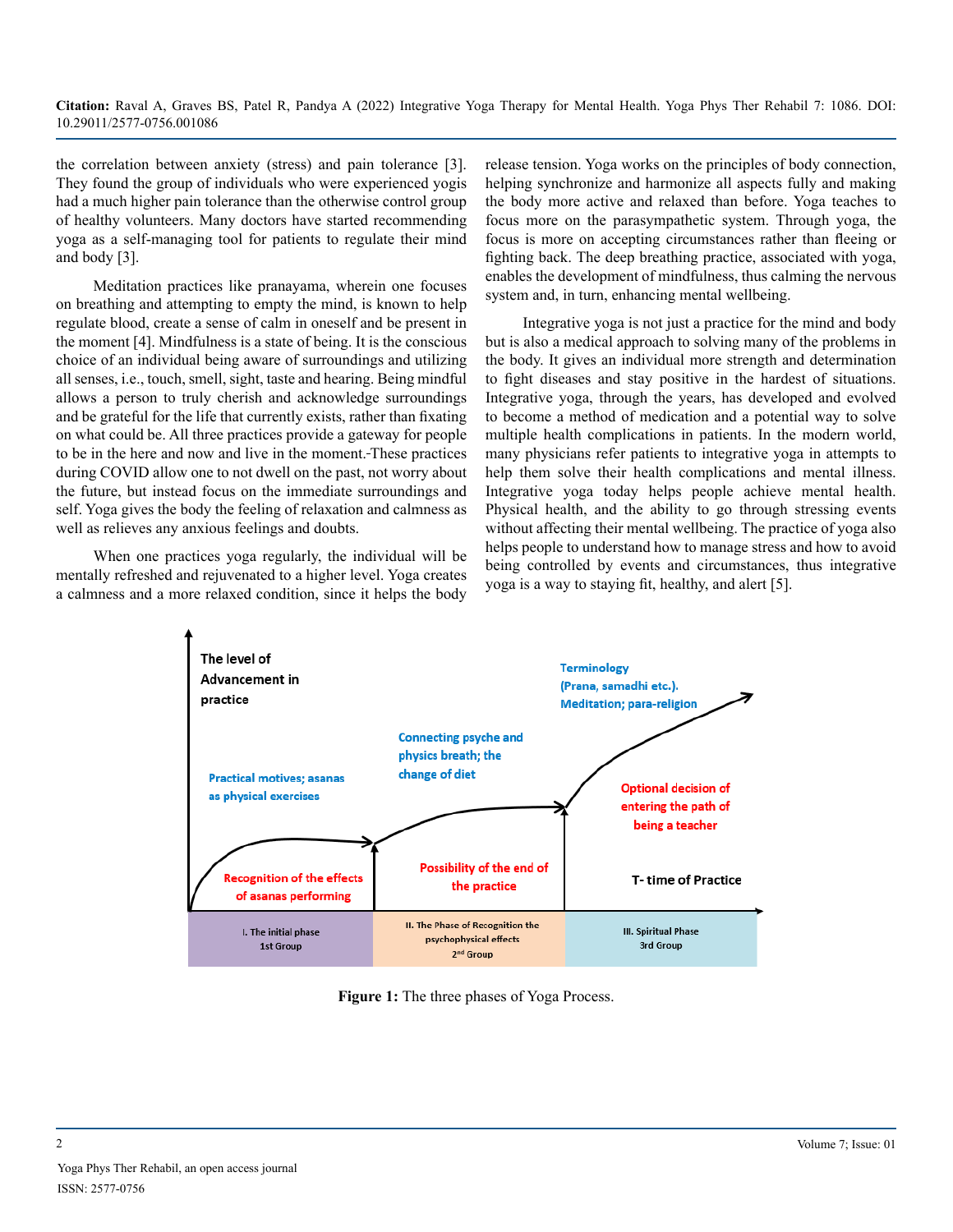Figure 1 shows the process of the practitioner of Integrative type yoga advances through various levels. During the first phase of practice, one performs various physical exercises through asanas and recognizes the effects of performing on various changes in physical system (body). During the second phase, which includes change of diet (often resulting in restricting it to vegetarian diet), practitioner experiences psychophysical effects. Sometimes a practitioner experiences difficulties due to sudden change in diet and ends the practice. It is recommended that in such cases the practitioner should consult with a dietician and adjust accordingly instead of terminating. In the third phase the practitioner may decide to share his experience with novices and act as a teacher. As one continues to practice the spiritual enlightenment phase begins.

#### **Background**

For a long time, yoga has been used to relax the body and relieve the mind of stress and depression. More and more people today are suffering from depression to being suicidal and avoiding any social interactions [6,7]. The high rates of depression are also serious mental issues in the United States [8,9]. These studies showed that around 9% of the total population suffers from depression in the United States alone. This percentage does assist in explaining higher suicide rates and the ever-increasing crime rates, as people search for things to bring them peace of mind. More and more, people have turned to alternative medicine approaches to relieve their stress. One of the most common alternative approaches to medication is integrative yoga. According to [6], yoga is a broad term that refers to the practice of specific physical, mental, and spiritual discipline. Yoga targets the relaxation of the body, peace of mind and relief of any negative feelings and thoughts to help the body heal itself [10]. Through integrative yoga, the body gains more freedom with the ability to fight off infections and diseases, since the mind, hence, the body's systems, are at peace. Based on all the four studies discussed above, incorporating yoga and mindfulness-based practice into individual's lives can positively affect the body and mind in various, positive ways.

From the age 18 to 35 ages, yoga was a way of life comprised of mental, physical, and spiritual attributes to achieve different targets. Some people practiced yoga to achieve holism, while others practiced to achieve meaningfulness or excellence and completeness in all aspects of human functioning. Integrative yoga has continuously been used to help the body recover and stay healthy, especially when a person feels depressed or overwhelmed by emotions. Integrative yoga involves a fueling and energizing process that gives the individual a balance between personality and the wellbeing of the mind [11]. Social, psychological, spiritual, and moral coordination through the practice can be achieved. Yoga seeks to balance all body aspects, to bring everyone to the state of total coordination and understanding, avoiding scenarios, such as stress and mental issues. That is, yoga creates a level of calmness, eliminating any possibilities of overthinking issues that take away

the person's peace of mind.

In today's modern world, emotion regulation and control are aspects gaining more and more interest. Adolescent studies [12] are steadily increasing over the years, and most of them focus on regulating and controlling emotions. Emotion regulation is the process of monitoring, evaluating, and modifying emotional reactions, especially their intensive and temporal features. Several scenarios in the body influence emotion regulation, including neurophysiological, physical, cognitive, behavioral, and social systems [10]. All these systems can also be positively influenced by integrative yoga, consequently influencing the state of the body and mind. Therefore, integrative yoga is an approach to deal with emotion regulation, which has affected millions and millions of people in the 21st century [13]. An ever-growing need exists to use integrative yoga today as a medical approach. Integrative medicine is an approach to wellness that combines: Conventional (traditional Western) medicine, which includes drugs, surgery and lifestyle changes. Complementary medicine, therapies that are not part of traditional Western medicine. Care may include chiropractic therapy, yoga, meditation and more

The higher intensity and integrative yoga practice has great health benefits in the short and long run. The benefits of integrative yoga have become more and more evident to the general population, especially with the commercialization of integrative yoga [14]. Integrative yoga is gaining accreditation and popularity as it forges its way into the mainstream of the United States of America. Different people choose to practice yoga for various purposes and reasons. Some choose yoga for practice, others for their mental health, while others have it recommended by their physicians as a medical approach. Some people are attracted to yoga for weight loss, health promotion, and health maintenance [15]. Other individuals seek the benefits of yoga on a deeper level, desiring personal wellness and the yogic virtues of selfacceptance, mindfulness, and noncompetitive spirit. Yoga has also been utilized as a route to allow people to prevent, reduce, and control diseases and other associated factors. Integrative yoga is also used in rehabilitating an injury or trying to recover from long illness or a state of mental disability.

Today, stress contributes almost 80% of all diseases and illness in the world. Stress is the leading cause of suicide, blood pressure cases, and heart attacks, especially amongst the elderly [16,17]. Through comprehensive reviews and study, integrative yoga has been confirmed to minimize and control levels of stress amongst the people who regularly practice yoga [18]. Most people today do not believe or understand the problems associated with stress and how these problems affect physical health. (Cartwright et al. 2020) [19] recently concluded most people still did not understand the importance and the health benefits of integrative yoga. More and more people are falling victim of stressful illnesses and mental health problems today. Integrative yoga can be used to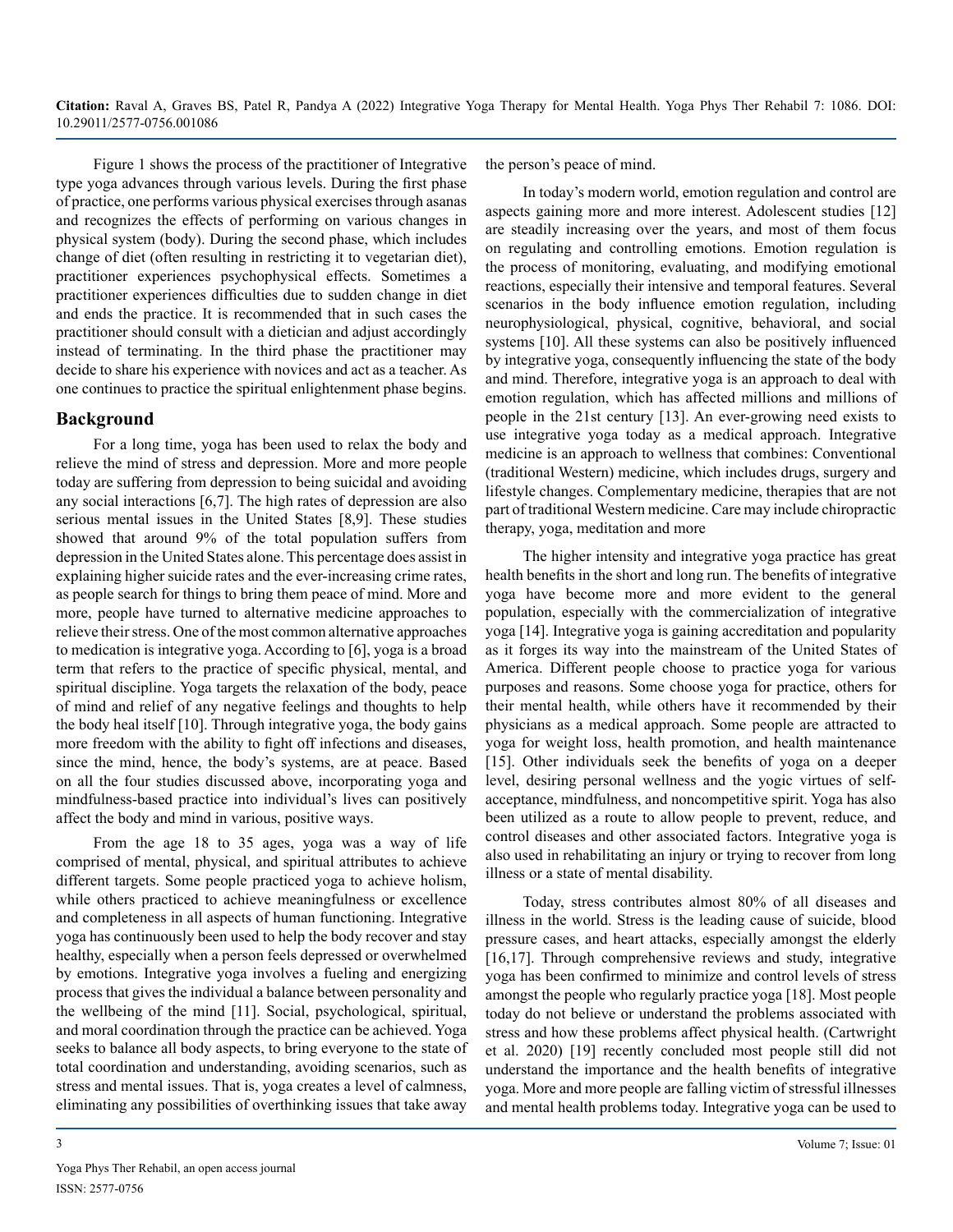help people cope better with stress and avoid falling into depression [19]. Yoga can also help people develop healthy habits and methods to assist in a positive mental state.



**Figure 2:** Mental benefits of yoga.

#### **Yoga and mental health**

Figure 2 illustrates the mental benefits of yoga, where an individual's mental health is a foundation of general wellbeing with proper functioning of the body and immune system. Mental health is a critical part of wellbeing and staying healthy, fit, and disease-free. Mental health is more just than being free from a certain mental condition. Being mentally healthy is the ability to think critically, understand feelings, learn, and perceive other people's reactions [6]. Therefore, mental health is a combination of the physical, psychological, cultural, social, spiritual, and emotional state of the body. The entire state and the wellbeing of the body decide mental health and how the mind reacts to different situations. The emotional and physical health of the body is inextricably linked, with one affecting the other more directly. The peak of mental health entails the ability to avoid mental illness and the ability to maintain the overall wellbeing and happiness of an individual.

According to the National Alliance on Mental Illness, nearly one in every five individuals in the United States of America has a mental illness. As a result of NIMI (National Alliance on Mental Illness), 4.5% of the entire American population suffers from a mental disorder or a severe psychiatric disorder that affects their ability to function properly and be healthy. Mental illness is becoming a global problem, affecting more and more people worldwide than ever before [1]. The problem of mental illness could be associated with different scenarios and problems affecting people from across the globe. For instance, poverty, diseases, war, pandemics, and the lack of basic needs are the leading causes of mental illness. Depression, addiction to drugs and the inability to critically and healthy. process one's thoughts leads to mental instability and illness [12]. Most people today have problems where no solution exists, in their perspective, resulting in depression affecting personal mental health in the long run. Yoga today is recognized by certain physical postures. Through the practice of these postures, one learns how to focus awareness inwards, helping the body relax, leading to better focus/concentration. Thus, the body is prepared for meditation. The mind is relieved of any stress and excess thoughts that may lead to depression or mental illness. The posture also helps the body develop muscular strength, balance, and flexibility and stimulates the relaxation response, which allows the immune and the endocrine systems [12]. Also, the postures help create a deeper awareness of how the individual's body moves and feels. This awareness is finally transmitted to all other aspects of the body and life [20]. More and more practice of yoga gives more awareness of thoughts and how to control these thoughts to avoid falling into depression effectively. The yoga practice also trains an individual to avoid overthinking, paying little attention to stresscausing thoughts. Through integrative yoga, the person becomes more aware of who they are and better self-expression. Integrative yoga, also, helps improve focus and concentration [11]. Soon, this concentration and focus are present in the person's life to assist in finding peace and clarity of mind, clearing the mind of any distractions like stress, depression, frustration, fear, and anxiety.

For many years now, yoga has been used as a practice for mental development and to expand one's consciousness and enlightenment. Yoga has been proven to promote mental health and help people achieve a great state of their mind through meditation and focus their minds on better and healthier issues [21]. Yoga practice is a way to achieve better health, peace of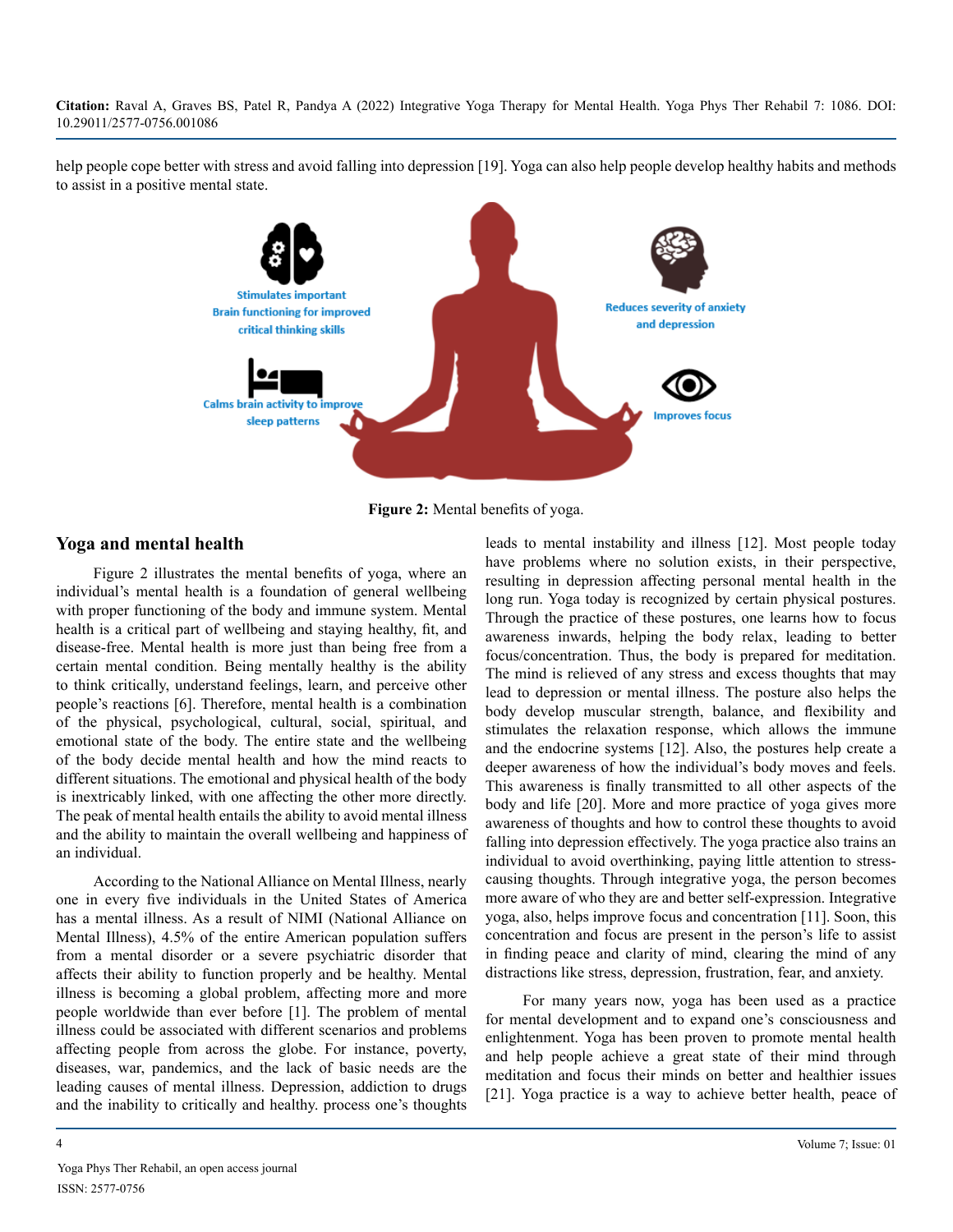mind, and control of emotions to avoid causing harm to yourself. Those individuals, who practice yoga, create more opportunities to avoid aspects of depression and anxiety.

Yoga eliminates issues like depression, and post-traumatic stress disorder, making the mind healthier and fit to face problems. According to yoga researchers and medical scientists, yoga and meditation can mitigate common mental health disorders like anxiety and depression [12]. Yoga relieves the mind of excessive thoughts, making one free from their negative thoughts and, as a result promoting mental health.

Mental illness and issues have become a concern across the world, especially amongst the young people. The second most group of individuals affected by mental issues are parents and people trying to make "ends" meet. Financial problems are the leading cause of mental illness and depression. The world is unforgiving, especially to the poor and those that lack a way to provide for their basic needs [22,23]. Mental illness and depression are also amongst the leading cause of death worldwide [23]. Integrative yoga has proven to help individuals fighting depression and mental health issues [22]. When people practice yoga, they understand how to stay calm, avoid overthinking issues, and find alternative solutions to the problems they have. Yoga also gives people the ability to meditate and calmly go through the thoughts in their minds to avoid stressing.

#### **Depression and Yoga**

Practicing yoga involves the discipline of mental, spiritual, and physical practice to achieve peace of mind, soul, and body. One estimation is that over 350 million in the world have some of the depression [24]. Depression is so common today, some states have defined it as a critical condition that needs national intervention [25]. Depression affects one's state of mind and life, as well Depression may result from multiple factors, including genetic, biological, and even environmental. The formal treatment of depression consists of psychotherapy, taking antidepressants, or attending counseling sessions. Most people, however, lack access to any of these solutions, leading to depression affecting their lives and their daily activities in the long run [12].

Over the last decade, researchers have studied the effectiveness of mind and body interventions ,such as yoga as an alternative treatment for depression. The use of yoga can help bring the body and mind to peace [26]. Yoga helps the individual live and focus their energy on more positive things. The limbs of yoga include physical postures, breathing regulation techniques, and meditation [27]. The different types of yoga include alignmentoriented yoga, fitness yoga, flow yoga, hot yoga, specialty yoga, and spiritual-oriented yoga. Yoga involves the ability and willingness to focus an individual's energy and body to more calming and fulfilling events, hopefully avoiding any negative energy and

stressing thoughts. Breathing regulation techniques trains the mind and body on how to focus on the positive life situations and issues, while neglecting the negative energy. Meditation has the ability to only focus on the things that bring peace to an individual.

Livingston et al. 2018 [12] studied thirty-eight participants to determine yoga practice's effectiveness on depression and mental health. The practice of yoga showed effectiveness in reducing participants' stress levels and depression [12]. The minimum yoga practice had positive effects on individuals who were stressed or under some form of mental distress. The practice of relaxation, silence and concentration helped these individuals focus their thoughts on more positive thoughts and events in their lives. As a result, they discarded the negative thoughts that might have led to depression, mental illness and stress [1]. Focusing energy, thoughts and body relieved the body of depression, achieved a greater feeling of satisfaction, which can lead to calmness, avoiding many destructive thoughts.

#### **Yoga as Holistic Therapy**

Integrative yoga includes a precise combination of yoga postures, breathing, and meditation that could be key to unlocking some of the most crucial health benefits. Those who carry the burden of chronic disease can experience relative ease through regular yoga practice. The healing ability of yoga can allow the prevention, alleviation and recover of chronic diseases naturally. Integrative yoga can improve both visible and invisible cues of pain, suffering, and limitations which plague quality of life [28]. The restorative, rejuvenating, and relaxing nature of yoga has led to its increased usage in treating multiple common disorders. Integrative yoga has been proven to improve optimism, immunity, and self-acceptance while also minimizing fear, anxiety, and irritability.

Integrative yoga improves relaxation and the ability of the mind to focus, improving on the ability to sleep soundly and improving the symptoms of insomnia. In general, integrative yoga leads to a healthier body image, self-confidence, and mindfulness. Yoga also helps individuals abandon addictive behaviors and avoid falling into addictive habits [29]. Yoga practice has also led to pain relief and increased range of motion for individuals with musculoskeletal disorders including osteoarthritis, carpal tunnel syndrome, and chronic back pain. Integrative yoga is, therefore, a medical approach that can help individuals recover from different problems and issues that arise.

#### **The benefit of yoga in children**

Today, more and more children are suffering from anxiety, fear, and depression due to the modern way of life. Children no longer participate in physical activities and social interactions that could help their mental development. Instead, most of them prefer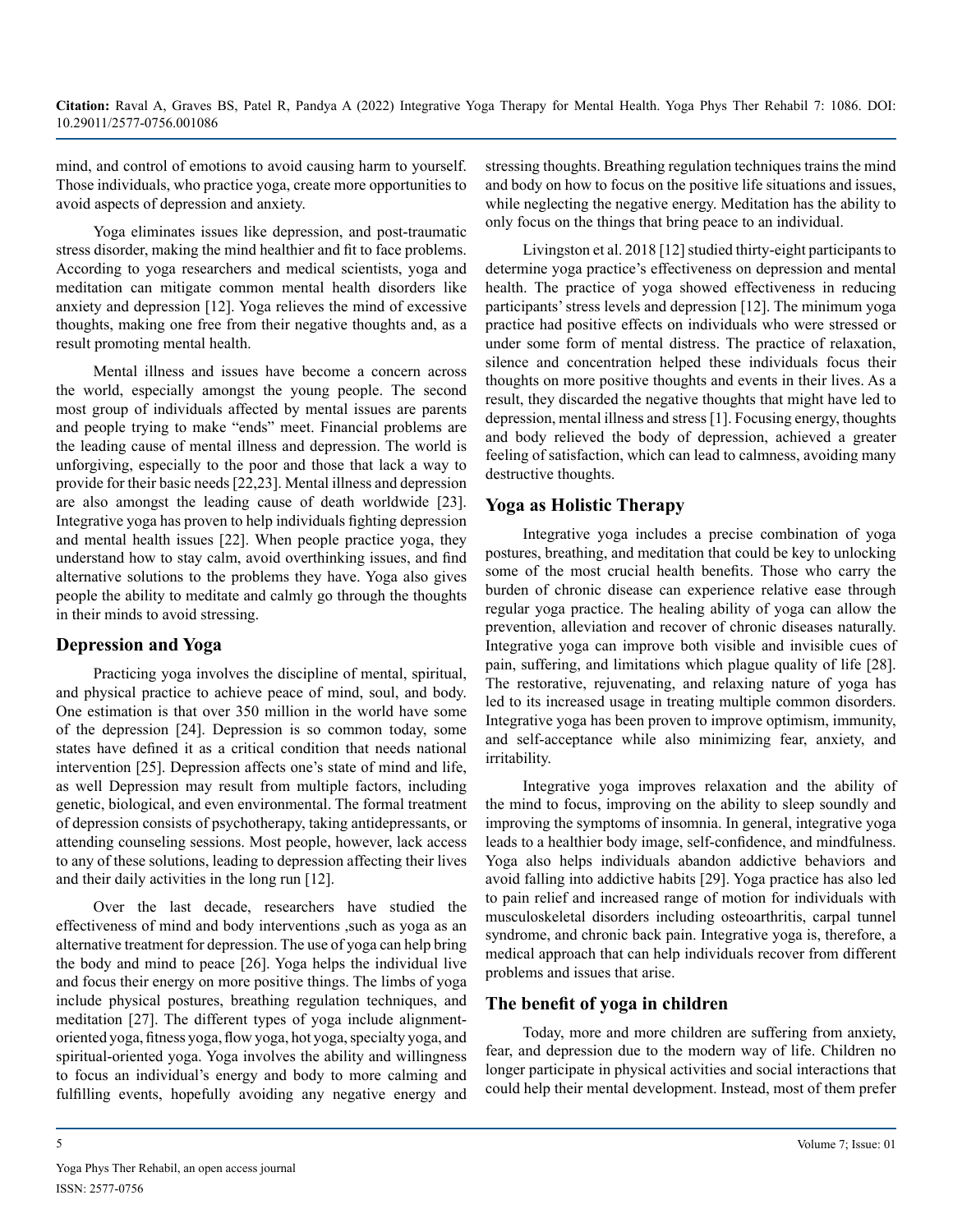sedentary video games and spending their time on the internet with social media. These specific behaviors result in the development of anti-social characteristics and children keeping to themselves instead of associating [27]. The pressure to perform academically is also potentially delaying the children's cognitive development today, leading to mental illness and depression. Another reason behind the children's mental health issues today is insufficient sleep [30]. Mental health problems amongst children today are on the rise,

Integrative and therapeutic yoga have a productive influence on helping children cope with stress and anxiety [30]. Yoga engages not only the body, but also the mind in promoting a child's general well-being. In children, yoga can be both a healing practice and a way to help them develop better social relations and a way of life. Practicing yoga opens their mind to the many possibilities of life, keeping them away from screens and video games [31]. The psychological and educational outcomes of yoga practice in this specific population are multiple, helping each child cope with life's difficulties today, hopefully. Integrative yoga should be included in the school curriculum as it has proven to help children's mental growth and well-being.

#### **Discussion**

Anxiety is a mental health disorder characterized by fear, worry, and strong feelings of insecurity [31]. Panic attacks, obsessive-compulsive disorder, and post-traumatic disorder are the most prevalent anxiety attacks today. Most people suffering from anxiety disorder try to keep away from the issues or situations that expose them to these anxieties. Anxiety is a normal way of the body trying to respond to stress [27], however, anxiety will disrupt one's normal activities and function and life healthily. Integrative yoga is an alternative medical process to addressing anxiety issues outside of the standard medical treatment options. Yoga helps an individual stay calm even in the most stressful situations. The yoga practice gives an individual control over what is going on and the ability to get a solution instead of overthinking circumstances. Yoga therapy also provides additional support to assist those individuals suffering from anxiety regulate their stress response, enhance resilience, and better manage their anxiety. Clinical practice today is implementing yoga as a treatment for anxiety.

Depression results from mood disorders and feelings of sadness, loss, rage, withdrawal, or constant denial. The rates of depression amongst the population today are way high due to circumstances, health conditions, poverty and living in denial. According to the Center for Disease Control and Preventions, almost 10% of all American adults had depression in any given two-week period between 2018 and 2020 [31].

Apart from the regular medical approach and treatment of depression, integrative yoga could also help people dealing with depression. More and more studies have been completed to establish the relationship between yoga and depression. According to the Harvard Mental Health Center, yoga has a significant positive influence on depression [17]. Integrative yoga can reduce the impact of stress, help with anxiety and depression, assist in relaxation and meditation, and improve the body's overall energy [32]. The problems caused by depression could potentially be solved through yoga postures exercises and mind control. The effects of depression-like lack of concentration and trouble sleeping can benefit from yoga therapy.



**Figure 3:** Human body health benefits of yoga.

Figure 3 shows health benefits of yoga related to various aspects related to human body. Today, many people use yoga for various benefits and positive health impacts. In fact, yoga helps relieve mental and emotional problems, including depression and anxiety. Yoga can also help relieve some conditions, such as low back pain and muscle stiffness. Yoga can relieve an individual of chronic or long-term pain, improve their overall health and wellbeing [33]. Yoga has multiple more physical benefits to the body that have been confirmed by scientific research in different studies like health benefit. Yoga has multiple benefits, like increasing the body's flexibility and muscle strength and tone. Yoga also helps the body improve respiration, energy, and vitality. Maintaining a body's balanced metabolism can also be affected through the regular practice of yoga postures [31]. Weight reduction and cardio and circulatory health can be improved through regular yoga postures, keeping individuals healthy and free of mental illness. Through the practice of integrative yoga, one can help significantly improve their athletic performance. The practice of yoga has effectively implemented positive health benefits, assisting individuals in coping with varying medical complications and situations [34,35]. Occasionally, the medical world has adopted the practice of yoga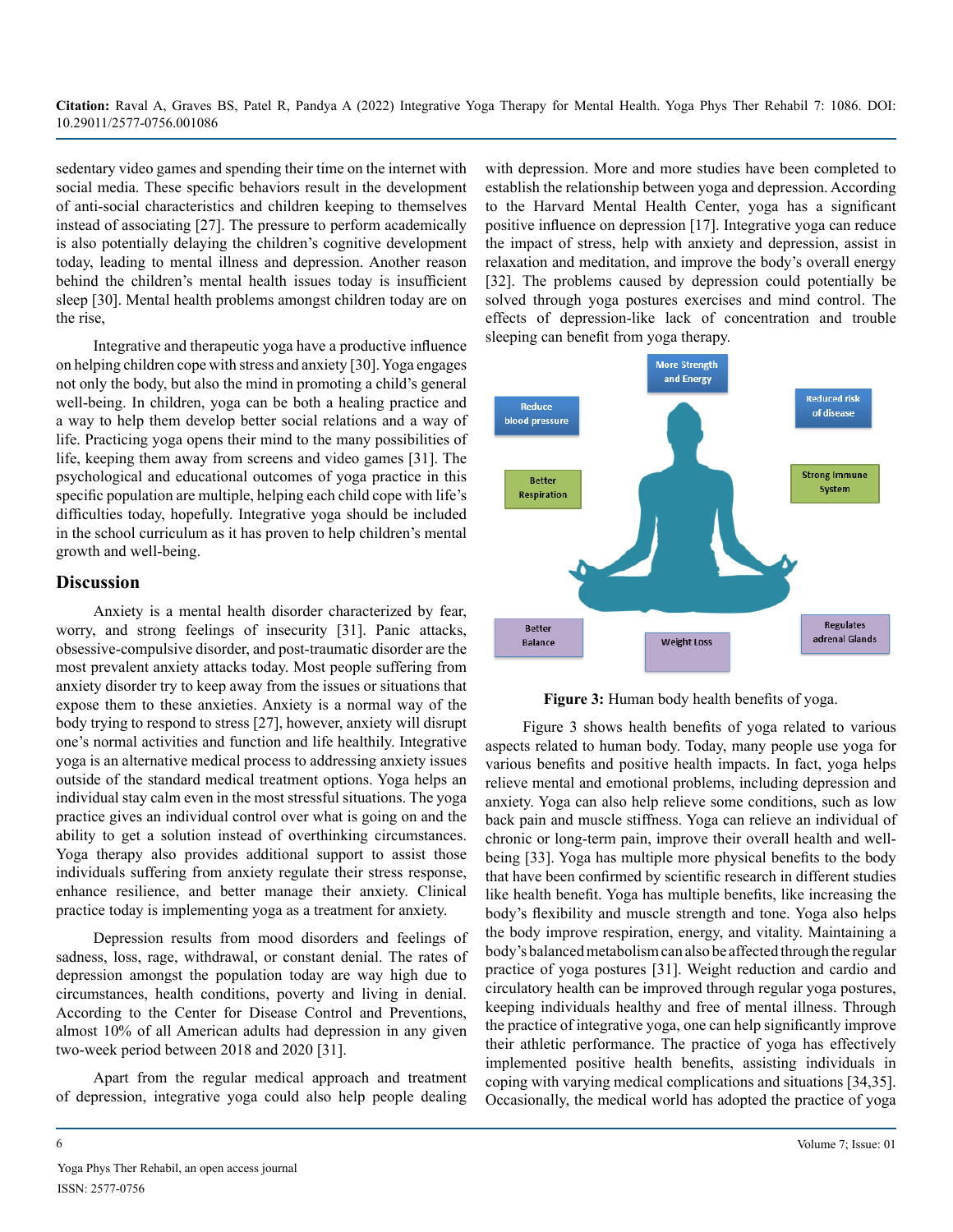as a supplemental way to advise and treat patients. When used with medical treatment, yoga helps solve different health and psychological problems.

#### **Limitations of Yoga Practice**

Today, integrative yoga is becoming more than just a trend with more and more people adopting the meditative approaches and techniques The all-encompassing nature of yoga has the tendency to draw in widespread appeal. The very first critique of integrative yoga is whether the benefits attributed to this specific yoga are real. Barriers may exist that prevent people from practicing yoga, since the effects of yoga are also unknown to many people citing and associating unrelated problems with the practice of yoga. Most people with medical issues only practice yoga when they must or when they have a problem that integrative yoga practices can intervene and alleviate. People do not understand the fact that integrative yoga should a routine part and way of life, so they can achieve the best results in their mental, physical, and emotional health.

The issue of people today relying more on medical approaches and medications, whether prescribed or over-thecounter, rather than healthy practices and simple living challenges the concept of integrative yoga. People do not want to get too involved in solving their individual problems. Many would rather choose the easy way out, taking and medications to cure even the simplest of problems. The fact that people do not believe in the health benefits of integrative yoga makes it almost impossible for physicians and medical personnel to convince their patients to try yoga. Unless people understand the benefits and the medical help from integrative yoga, it is difficult to make integrative yoga a medical practice across the globe.

#### **Conclusion**

The people, who practice yoga, often have the feeling of peace and relaxation. Research and studies show yoga helps with mental issues and emotion regulation. The increased heart rate variability resulting from yoga practice benefits the nervous system, leading to potentially reduced stress and trauma. With the increased rates of mental disorders, integrative treatment and practices are becoming more and more common as strategies to help those suffering from the diseases. Yoga practice can be positively used as an integrative treatment for psychological and physical problems. Yoga, also, trains the mind on how to accept emotions and control how the body reacts to different situations. Yoga does help one understand and develop insights on problems, thus, developing better ways to live better and more satisfied.

#### **References**

- **1.** [Tiwari GK \(2016\) Yoga and mental health: An Underexplored](https://www.researchgate.net/publication/309546726_Yoga_and_Mental_Health_An_Underexplored_Relationship)  [relationship. The International Journal of Indian Psychology 4: 19-31](https://www.researchgate.net/publication/309546726_Yoga_and_Mental_Health_An_Underexplored_Relationship).
- **2.** [Park CL, Slattery JM \(2021\) Yoga as an Integrative Therapy for](https://www.mdpi.com/2673-5318/2/4/30) [Mental Health Concerns: An Overview of Current Research Evidence.](https://www.mdpi.com/2673-5318/2/4/30)  [Psychiatry International 2: 386-401.](https://www.mdpi.com/2673-5318/2/4/30)
- **3.** [Sadacharan CM \(2021\) Pre-Exercise Strategies: Effect of Yoga](http://www.mltj.online/pre-exercise-strategies-effect-of-yoga-poses-on-various-intensities-of-eccentric-exercise-induced-pain-and-functional-limitations/)  [Poses on Various Intensities of Eccentric Exercise-Induced Pain and](http://www.mltj.online/pre-exercise-strategies-effect-of-yoga-poses-on-various-intensities-of-eccentric-exercise-induced-pain-and-functional-limitations/)  Functional Limitations. [Muscles, Ligaments & Tendons Journal \(MLTJ\)](http://www.mltj.online/pre-exercise-strategies-effect-of-yoga-poses-on-various-intensities-of-eccentric-exercise-induced-pain-and-functional-limitations/)  [11](http://www.mltj.online/pre-exercise-strategies-effect-of-yoga-poses-on-various-intensities-of-eccentric-exercise-induced-pain-and-functional-limitations/).
- **4.** [Chakraborty T, Balasasirekha R \(2021\) Integration of Psychology](https://annalsofrscb.ro/index.php/journal/article/view/4210)  [and Yoga for Positive Personification during Covid-19 Pandemic](https://annalsofrscb.ro/index.php/journal/article/view/4210)  [Period.Annals of the Romanian Society for Cell Biology: 12774-12786.](https://annalsofrscb.ro/index.php/journal/article/view/4210)
- **5.** [Umesh C, Ramakrishna KK, Jasti N, Bhargav H, Varambally S](https://pubmed.ncbi.nlm.nih.gov/34305355/) [\(2021\) Role of Ayurveda and Yoga-Based lifestyle in the COVID-19](https://pubmed.ncbi.nlm.nih.gov/34305355/)  Pandemic–A Narrative Review. [Journal of Ayurveda and Integrative](https://pubmed.ncbi.nlm.nih.gov/34305355/)  [Medicine.](https://pubmed.ncbi.nlm.nih.gov/34305355/)
- **6.** [Louie L \(2014\) The effectiveness of yoga for depression: a critical](https://pubmed.ncbi.nlm.nih.gov/24702211/)  [literature review. Issues in Mental Health Nursing 35: 265-276.](https://pubmed.ncbi.nlm.nih.gov/24702211/)
- **7.** [Madan S, Sembhi J, Khurana N, Makkar K. Byati P \(2022\) Yoga for](https://journals.sagepub.com/doi/abs/10.1177/15598276211059758) [Preventive Health: A Holistic Approach.](https://journals.sagepub.com/doi/abs/10.1177/15598276211059758) American Journal of Lifestyle [Medicine.](https://journals.sagepub.com/doi/abs/10.1177/15598276211059758)
- **8.** [Alaguraja K, Yoga P, Balamuralikrishnan R, Selvakumar K \(2019\)](https://www.researchgate.net/publication/337474334_A_SCIENTIFIC_STUDY_ON_EFFICACY_OF_YOGIC_PACKAGE_ON_RESTING_PULSE_RATE_AMONG_OBESE_SCHOOL_STUDENTS)  [A scientific study on efficacy of yogic package on resting pulse](https://www.researchgate.net/publication/337474334_A_SCIENTIFIC_STUDY_ON_EFFICACY_OF_YOGIC_PACKAGE_ON_RESTING_PULSE_RATE_AMONG_OBESE_SCHOOL_STUDENTS)  [rate among obese school students. Journal of Information and](https://www.researchgate.net/publication/337474334_A_SCIENTIFIC_STUDY_ON_EFFICACY_OF_YOGIC_PACKAGE_ON_RESTING_PULSE_RATE_AMONG_OBESE_SCHOOL_STUDENTS)  [Computational Science 9: 483-487.](https://www.researchgate.net/publication/337474334_A_SCIENTIFIC_STUDY_ON_EFFICACY_OF_YOGIC_PACKAGE_ON_RESTING_PULSE_RATE_AMONG_OBESE_SCHOOL_STUDENTS)
- **9.** [Sullivan MB, Erb M, Schmalzl L, Moonaz S, Noggle Taylor J, et al.](https://www.frontiersin.org/articles/10.3389/fnhum.2018.00067/full)  [\(2018\) Yoga therapy and polyvagal theory: The convergence of](https://www.frontiersin.org/articles/10.3389/fnhum.2018.00067/full)  [traditional wisdom and contemporary neuroscience for self-regulation](https://www.frontiersin.org/articles/10.3389/fnhum.2018.00067/full)  [and resilience. Frontiers in human neuroscience 12: 67.](https://www.frontiersin.org/articles/10.3389/fnhum.2018.00067/full)
- **10.** [Anand A, Goyal AK, Bakshi J, Sharma K, Vir D, Didi A \(2018\) Yoga as](https://pubmed.ncbi.nlm.nih.gov/30233110/) [an integrative approach for prevention and treatment of oral cancer.](https://pubmed.ncbi.nlm.nih.gov/30233110/)  [International journal of yoga 11: 177](https://pubmed.ncbi.nlm.nih.gov/30233110/).
- **11.** [Daly LA, Haden SC, Hagins M, Papouchis N, Ramirez PM \(2015\)](https://pubmed.ncbi.nlm.nih.gov/26356561/)  [Yoga and emotion regulation in high school students: A randomized](https://pubmed.ncbi.nlm.nih.gov/26356561/)  [controlled trial. Evidence-based complementary and alternative](https://pubmed.ncbi.nlm.nih.gov/26356561/)  [medicine.](https://pubmed.ncbi.nlm.nih.gov/26356561/)
- **12.** [Livingston E, Collette-Merrill K \(2018\) Effectiveness of integrative](https://pubmed.ncbi.nlm.nih.gov/29642130/)  [restoration \(iRest\) yoga nidra on mindfulness, sleep, and pain in health](https://pubmed.ncbi.nlm.nih.gov/29642130/)  [care workers. Holistic nursing practice 32: 160-166.](https://pubmed.ncbi.nlm.nih.gov/29642130/)
- **13.** [Stephens I \(2017\) Medical yoga therapy. Children 4: 12.](https://www.mdpi.com/2227-9067/4/2/12)
- **14.** [Danhauer SC, Addington EL, Sohl SJ, Chaoul A, Cohen L \(2017\)](https://pubmed.ncbi.nlm.nih.gov/28064385/)  [Review of yoga therapy during cancer treatment. Supportive Care in](https://pubmed.ncbi.nlm.nih.gov/28064385/)  [Cancer 25: 1357-1372.](https://pubmed.ncbi.nlm.nih.gov/28064385/)
- **15.** [Ikai S, Uchida H, Mizuno Y, Tani H, Nagaoka M, et al. \(2017\) Effects](https://pubmed.ncbi.nlm.nih.gov/28750232/) [of chair yoga therapy on physical fitness in patients with psychiatric](https://pubmed.ncbi.nlm.nih.gov/28750232/)  [disorders: A 12-week single-blind randomized controlled trial. Journal](https://pubmed.ncbi.nlm.nih.gov/28750232/)  [of psychiatric research 94: 194-201.](https://pubmed.ncbi.nlm.nih.gov/28750232/)